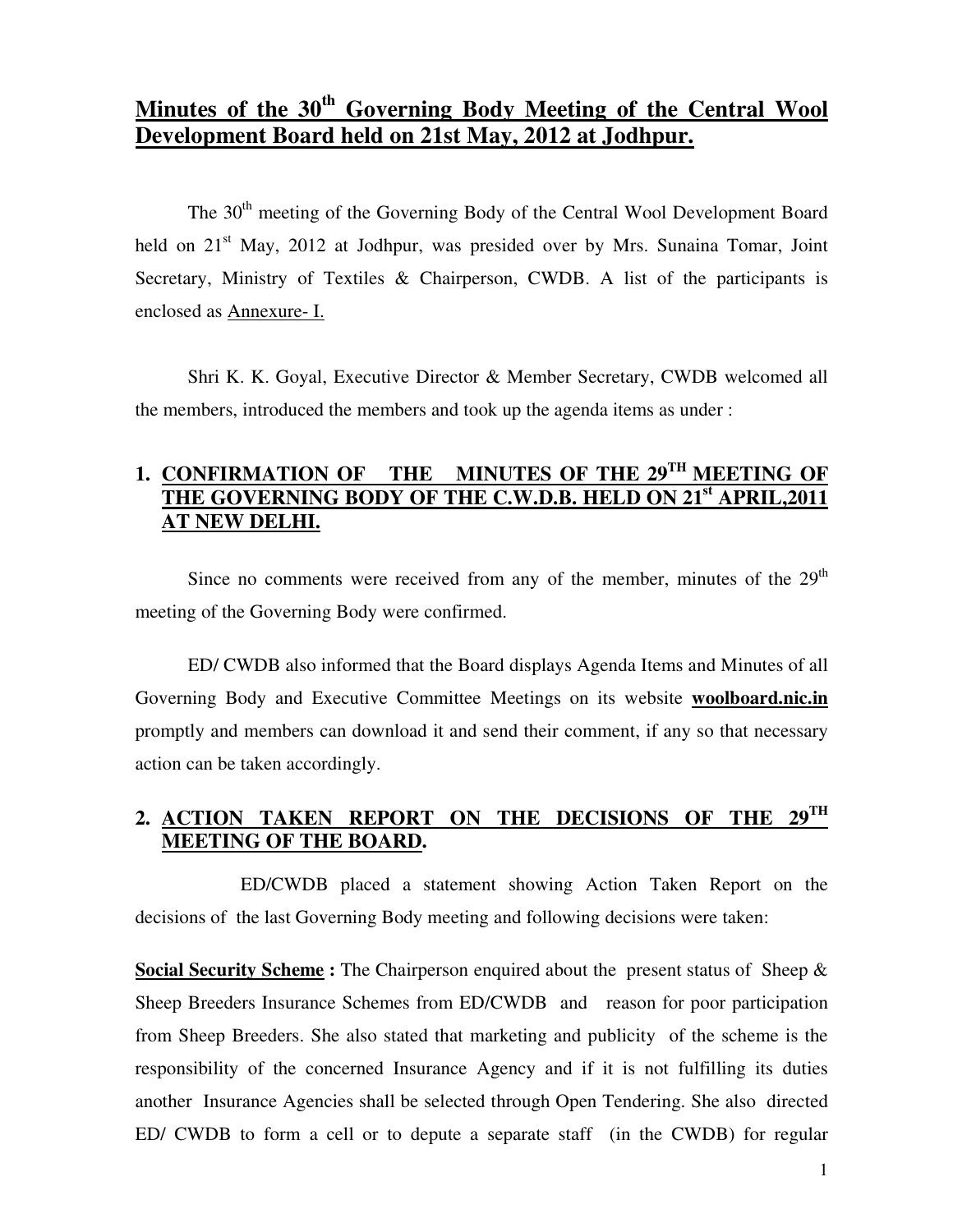monitoring of progress on weekly and monthly basis. The concerned CWDB staff shall coordinate with the State Governments Animal Husbandry Departments, Insurance Agencies and Sheep Breeders so that more and more sheep breeders can be involved and benefitted with scheme.

**Monitoring the progress of projects** : ED/ CWDB stated that most of the SWIS projects are implemented in association with State Animal husbandry Departments or their Boards/ Federations but most of these projects could not progress well and complete on time. State representatives from J&K, HP and Rajasthan stated that the delay in procurement of medicines and availability of good quality breedable Ram (within the financial provision made under the scheme) are major bottleneck in the implementation of SWIS. Under SWIS there is a financial provision of Rs. 4000/- for Good Quality Breedable Ram but these are not available within this amount where as Other schemes of Central Govt. such as RKBY ( Rashtriya Krishi Vikash Yojana ) has provision of Rs. 7500/- for this components.

Dr. A. Batobayal, Joint Commissioner, Deptt. of Animal Husbandry, Ministry of Agriculture suggested to popularise Artificial Insemination in sheep breeding by conducting massive publicity compaign amongst Sheep Breeders.. He suggested that the Board may provide details of projects sanctioned by CWDB and implemented by different State Animal Husbandry Deptt./ Organizations to his office also so that same can be monitored and taken up with Animal Husbandry Department of concerned State Government and duplicity if any may be avoided.

 The Director, Central Sheep & Wool Research Institute (a unit of ICAR) informed that now wool production and sheep husbandry scenario has changed perceptibly and farmer's main focus in sheep rearing is mutton. Globally Sheep population has decreased substantially in last 2 decades but it is increasing in India in spite of nearly 30-35 % of total sheep slaughtered annually . Now, shepherds get about 75% from sale of mutton, 10% from manure, 10 to 15 % from wool and Wool is just a by product . Wool growers spends about 30% of total wool earning in shearing and machine shearing if popularized will reduce this cost and will also improve the wool fiber length and quality.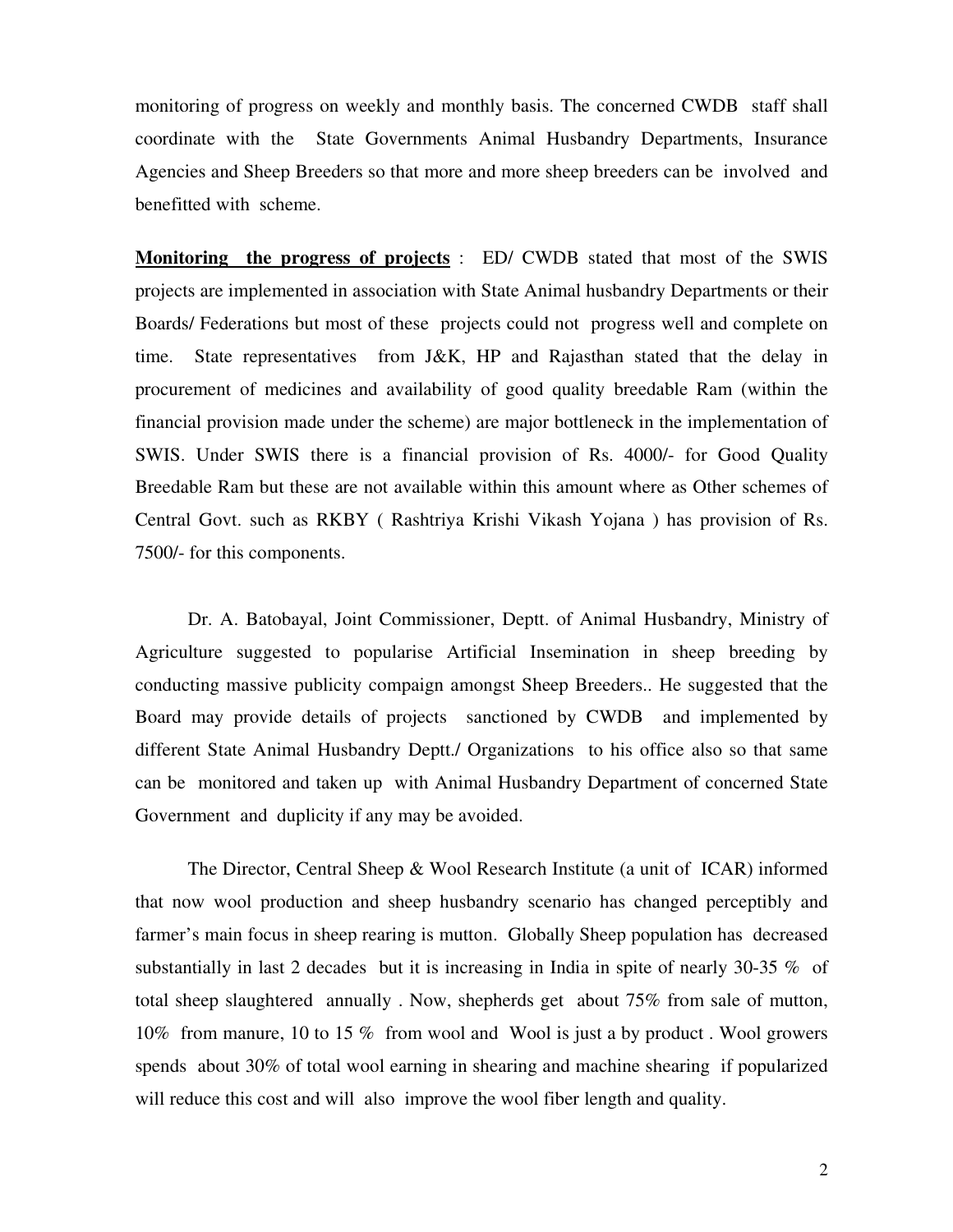The Chairperson directed ED/ CWDB to reformulate/ modify the existing schemes of CWDB for  $12<sup>th</sup>$  Plan period so that more and more sheep breeders can be benefitted from CWDB Schemes.

**Setting up a Carpet Weaving Training Centre at Jaipur :** It was suggested by the Chairperson, CWDB that training shall be imparted under ISDS scheme only and also directed ED/ CWDB to undertake a survey for exploring possibility to impart training in Namda Designing in Tonk and nearby area with the help of Cenral Sheep & Wool Research Institute, Avikanagar (Tonk).

## **3. TO NOTE DECISIONS OF THE 38th & 39th MEETINGS OF THE EXECUTIVE COMMITTEE OF THE CWDB**.

The Governing Body approved the decisions of  $38<sup>th</sup>$  and  $39<sup>th</sup>$  meetings of the Executive Committee of the CWDB held on  $16<sup>th</sup>$  August, 2011 and  $7<sup>th</sup>$  Feb., 2012, respectively.

## **4. TO APPRISE PHYSICAL AND FINANCIAL ACHIEVEMENTS UNDER IMPLEMENTATION OF ANNUAL PLAN 2011-12 APPROVE ANNUAL REPORT AND AUDITED ACCOUNTS OF THE BOARD FOR THE YEAR 2011-12.**

 ED/CWDB stated that Ministry of Textiles approved total financial outlay of Rs. 13.50 Crore ( including Rs. 1.00 Crore exclusively for NE region) to the CWDB for FY 2011-12 to implement its various Plan Schemes. He also stated that there is very little sheep population in North East Region and there is no wool processing activity, so there is very little scope for implementation of CWDB Schemes in this region. Accordingly, out of target of Rs. 1.00 Crore for NE Region, only Rs. 0.42 Crore could be utilized and so there was a saving of Rs 0.58 Crore and thus out of Rs. 13.50 Crs. Allocated to Board, Rs. 0.58 Crs could not be utilized.

 The Chairperson, CWDB directed ED, CWDB to explore possibility of implementation of Board's schemes in NE Region by holding more Seminars & Workshops so that viable and suitable proposals are submitted to Board.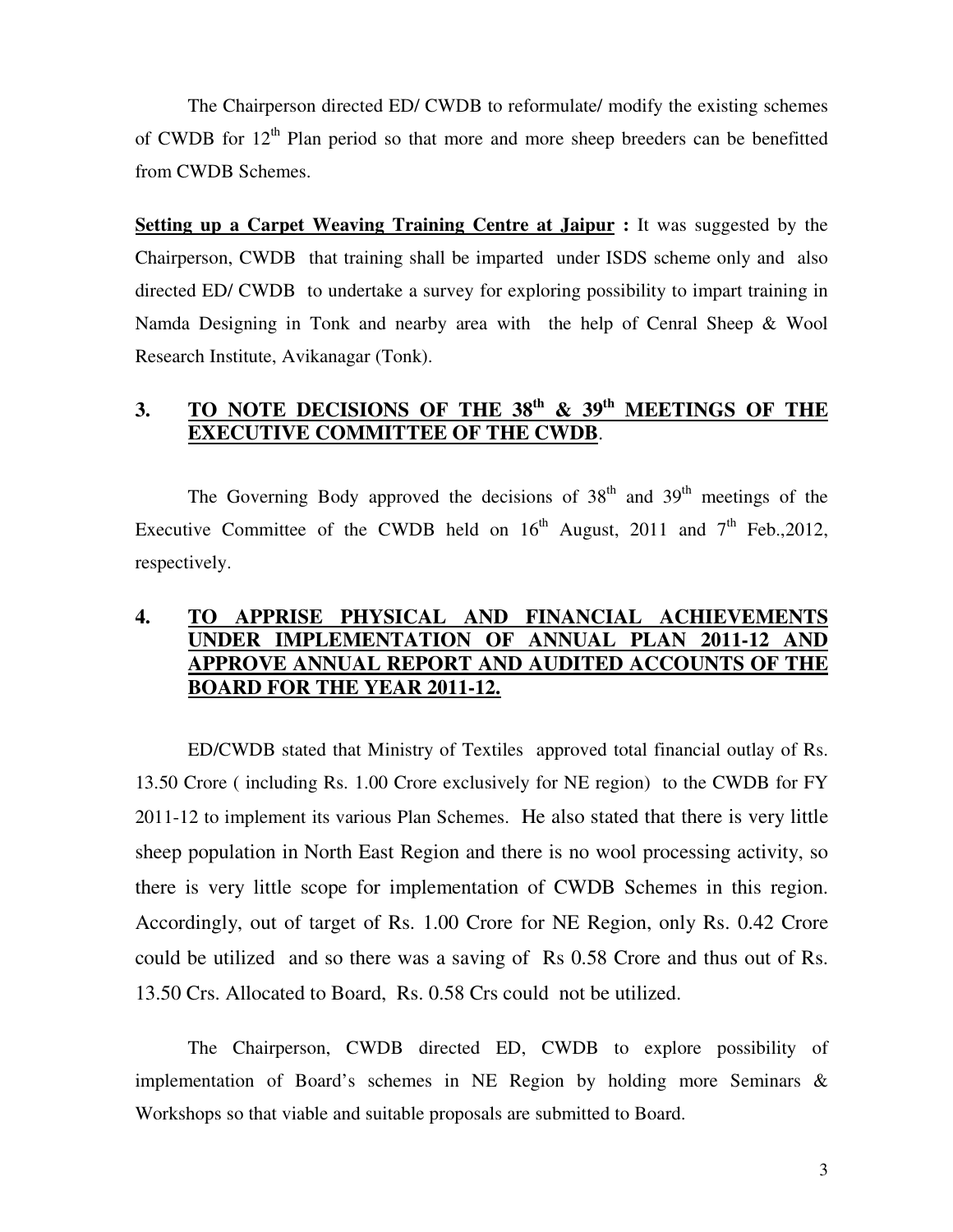ED/CWDB also placed a statement showing physical and financial targets and achievements made during Annual Plan 2011-12 and the progress report of all projects sanctioned during 2011-12. ED/ CWDB also placed the details of Annual Report and Audited Accounts of the CWDB for 2011-12 before the Governing Body for discussion and approval.

After detailed discussion, the Governing Body approved the achievements made by the Board during Annual Plan 2011-12 along with Annual Report and Audited Accounts of the CWDB.

### **5. DISCUSSION ON REPORT OF ACCOUNTANT GENERAL (AUDIT) OF THE CWDB FOR THE YEAR 2008-09 & ITS COMPLIANCE REPORT.**

 The Governing Body noted the report of Accountant General (Audits), Rajasthan for the year 2008-09 along with its compliance report submitted by the Board. The Chairperson directed ED/ CWDB to take up the issue with AG ( audit) Rajasthan for their early closure.

#### **6. DISCUSSION AND APPROVAL TO OPEN A REGIONAL OFFICE-CUM-WOOL TESTING LABORATORY AT LUDHIANA**

 ED/ CWDB stated that Ludhiana is a leading industrial town of Punjab and is an important center of Woollen Textiles and allied industry as it has units of spinning, dyeing, weaving, finishing and hosiery. To promote linkages with other support Organizations/ Associations, Govt. Departments/ Technical Institutions, to increase export of woollen products and to address the issues related to woollen industries, the Board propose to open its regional office at Ludhiana along with a wool testing laboratory to provide testing facility at the subsidized rates.

 ED/ CWDB stated that to run this Office & Wool Testing Laboratory, the Board will require two technical personnel, which may be hired on contract basis from passing out batch of B.Tech. from IICT, Bhadohi looking into their profile and interview by a committee of ED/ CWDB, Director/ WRA and Director/ IICT on same terms and Conditions on which Personnel have been hired in the past.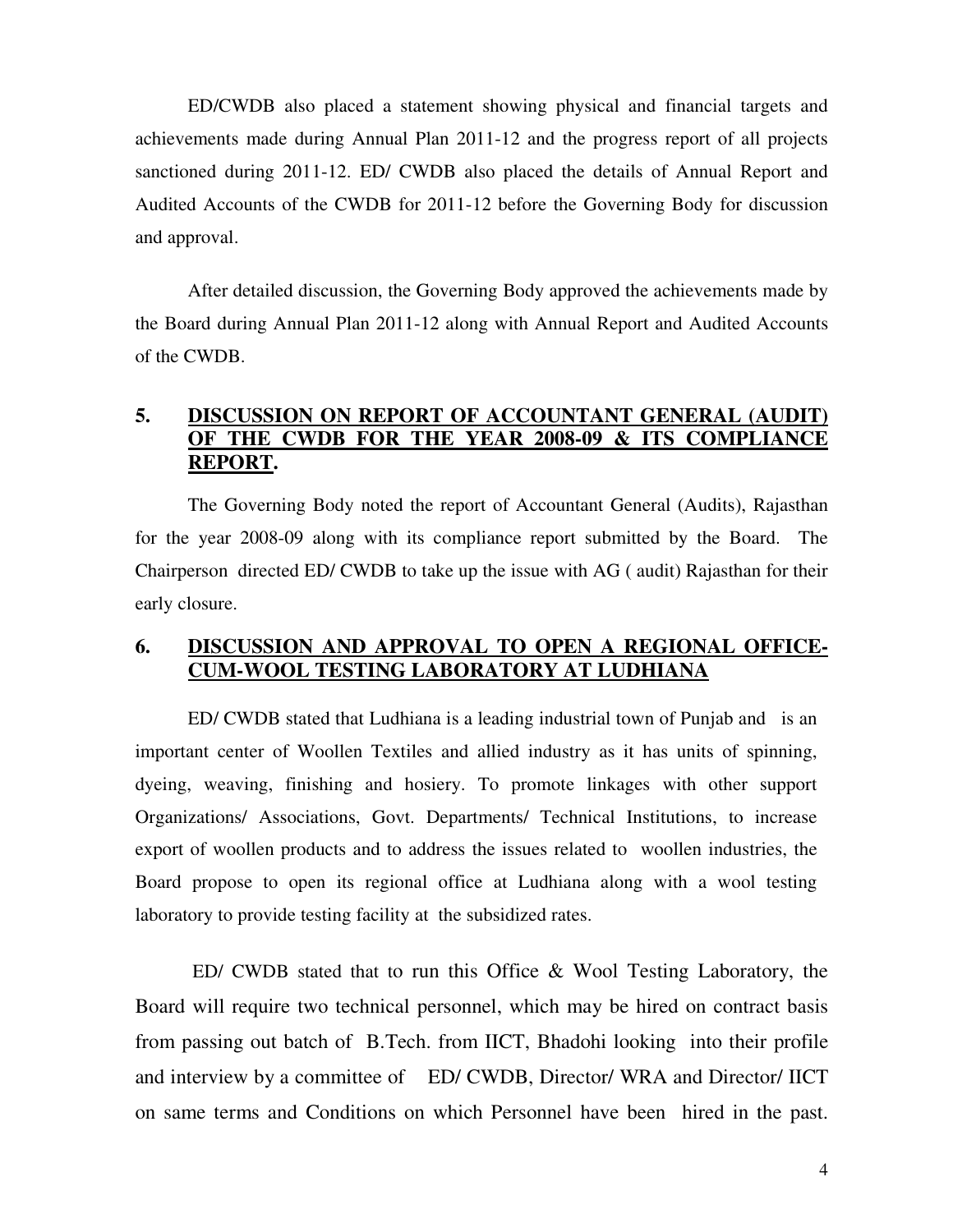Building will be hired and required testing equipments will be procured in consultation with WRA, Thane and IICT Bhadohi

The Chairperson, CWDB directed ED, CWDB to upgrade existing Wool Testing Laborator at Bikaner also by getting it accredited internationally and shall finalize the list of required latest equipments early. She also directed that technical personnel to be hired for Ludhiana Centre shall be well qualified in the field of worsted sector and international wool trade and for it separate approval shall be obtained from her before hiring is processed.

After detailed discussion the Governing Body approved the setting up of Regional office cum Wool Testing Laboratory of the CWDB at Ludhiana along with hiring of two technical personnel by a committee of ED/ CWDB, Director/ WRA and Director/ IICT.

## **7. PROPOSAL FOR STARTING A CARPET WEAVING TRAINING CENTRE AT JAIPUR & A SHAWL WEAVING TRAINING CENTRE AT LEH ( J. & K.)**

#### **A. Carpet Weaving Training Centre at Jaipur :**

 ED/ CWDB stated that Rajasthan is a major producer of domestic raw wool and woollen products specially carpets but presently Jaipur carpet industry is badly suffering from the unavailability of carpet making skilled laboureres and starting a carpet training Centre at Jaipur will be very helpful for the industry.

 Director/ CSWRI suggested that best Quality Namda are producd in Tonk district of Rajasthan but due to shortage of skilled laboureres this profession is also dying.

The Chairperson, CWDB suggested that training programme to provide skilled laboureres both for Carpet and Namda sector shall be imparted under ISDS ( Integrated Skill Development Scheme ) in association with IICT and presently there is no need to start a new Training Centre at Jaipur.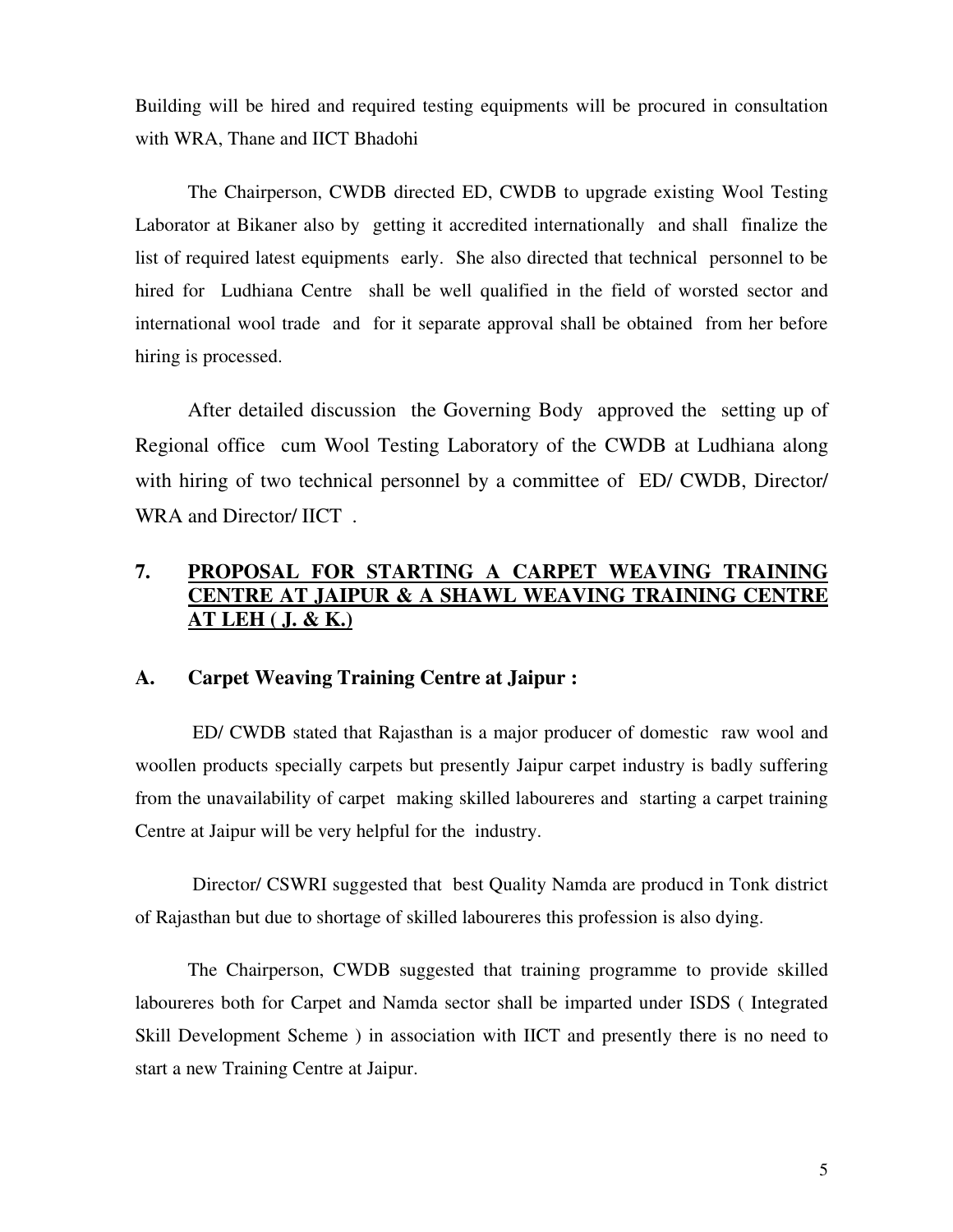#### **B. Shawl Weaving & Designing Training Centre at Leh (J. & K.):**

 ED/ CWDB stated that India produces the finest Pashmina wool in the world and the best quality comes from the Ladakh region of J. & K. State. Presently dehaired Pashmina goes to Kullu, Ludhiana, Srinagar for making Pashmina yarn and thereafter Pashmina shawls but no such activities of shawl weaving is being done in Leh due to unavailability of skilled laboureres or any training Facility. Accordingly, the Board intends to set up a Shawl Weaving and Designing Training Centre at Leh for further value addition to Pashmina wool and to increase employment opportunities, specially to women, during severe winter season by generating skill in weaving and designing in traditional shawls. The approx. expenditure to start this center will be Rs. 12 lakh. Necessary loom and other equipment will be procured in association with IICT Bhadohi.

After detailed discussion the Governing Body approved the setting up of Shawl Weaving & Designing Training Centre at Leh.

# **8. Discussion and approval for providing Sheep Shearing Machines under Common Facility Centre (CFC) of Quality Processing of Wool scheme.**

 ED/ CWDB stated that India is producing short staple wool and for making quality yarn, higher fibre length is required. It has also been observed that wool growers are paying considerable amount of the cost of wool for sheep shearing. To sustain wool growing and sheep rearing activities in country, there is urgent need to provide support to wool growers for which the Board proposed to provide assistance to interested State Sheep & Wool Development Board/Organizations to procure sheep shearing Machines. These shearing machines will be placed in their existing Extension Centers/ Veterinary Hospitals/ CFCs & Multiple Facility Centers for shearing of sheep with minimum operational charges. These machines will be sanctioned under Quality Processing of Wool Scheme, under which Financial Grant up to Rs. 50 Lakhs is being provided as per approved scheme.

The Chairperson, CWDB suggested that fund shall be sanctioned only to those State Govt.'s which are interested in procuring sheep shearing machines and can ensure its maintenance and are also able to procure its spare parts at later stage.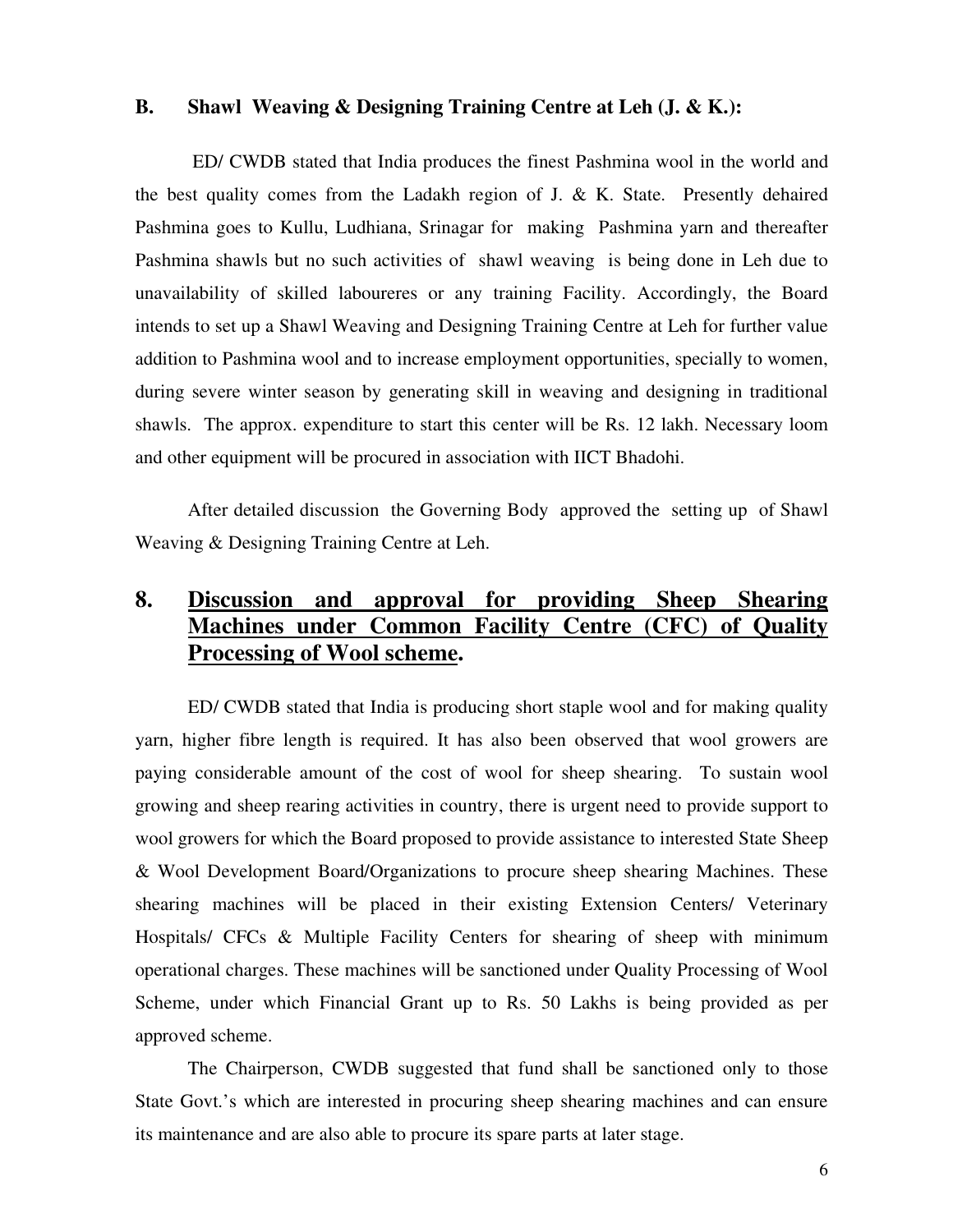After detailed discussion, the Governing Body of CWDB approved procurement of Sheep Shearing Machines to interested State Sheep & Wool Development Departments/ Organizations under Quality processing of Wool Scheme to reduce shearing cost and to get better staple length wool fibre in India.

# **9. Discussion and approval to conduct Survey of Woollen Industry under HRD & Promotional Activities of Board.**

 ED/ CWDB stated that presently there exist serious information gap in the wool sector. There is no central point in the Government where consolidated statistics and information on wool sector is available.

 He also stated that detailed survey in this regards will be very helpful in planning and implementation of schemes and will be a guide to prepare further plan to develop the wool sector and to increase the export. He proposed to conduct this survey work with the help of Indian Institute of Carpet Technology, Bhadohi an educational institution under Ministry of Textiles on actual cost basis under HRD and Promotional Activities of the Board.

After detailed discussion, the Governing Body unanimously approved the survey of Woollen industry in association with IICT/ Bhadohi under reimbursement of actual expenditure basis but before that Chairperson directed ED/ CWDB that before going ahead Questionnaires ( Parameters which will be covered under survey ) shall got be approved from her.

The meeting ended with a vote of thanks to the Chairperson.

**\*\*\*\*\***